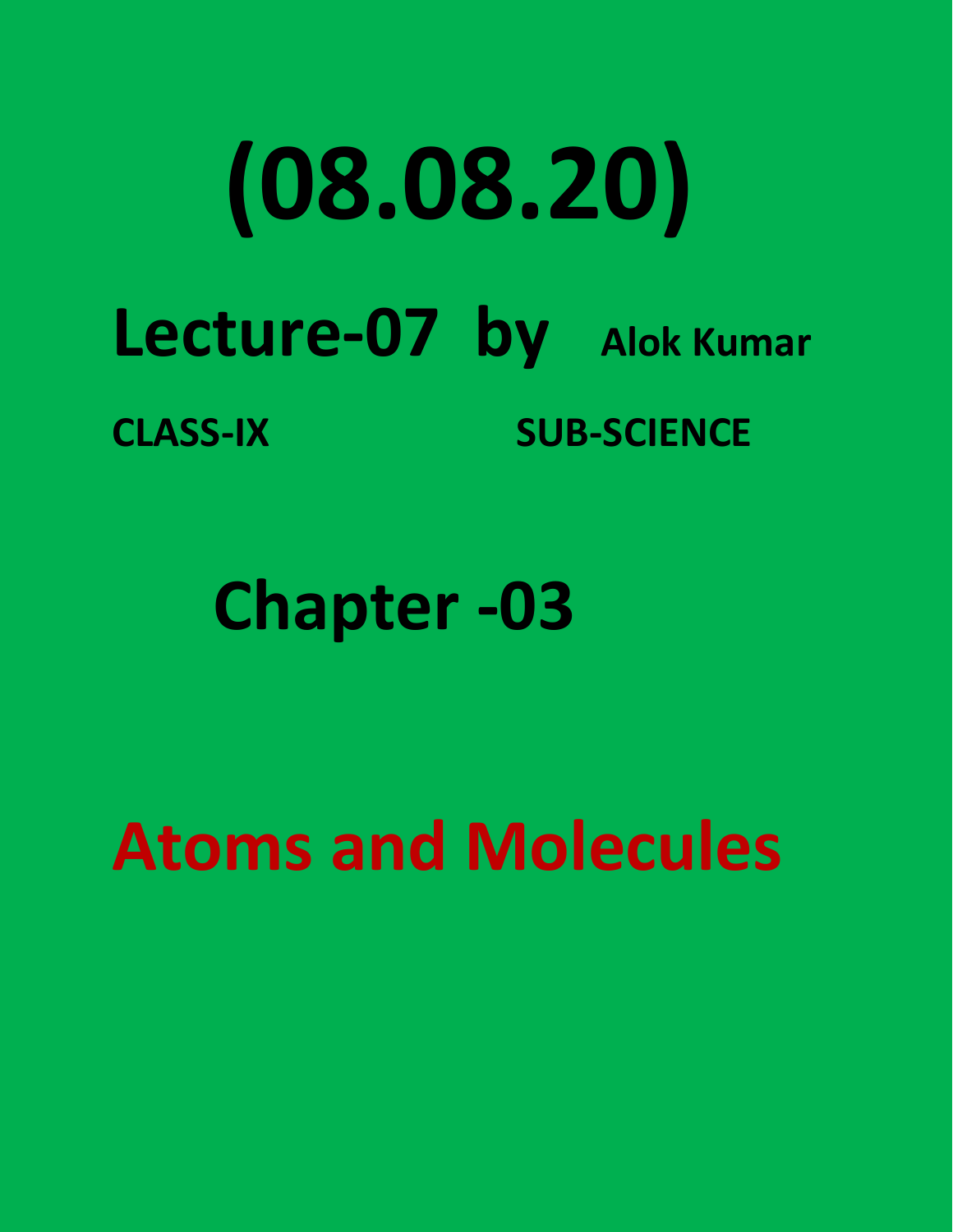**1.What is the number of water molecules contained in a drop of water weighing 0.06 g? Solutions:- Molecular mass of water H2O = 2+16 =18 u**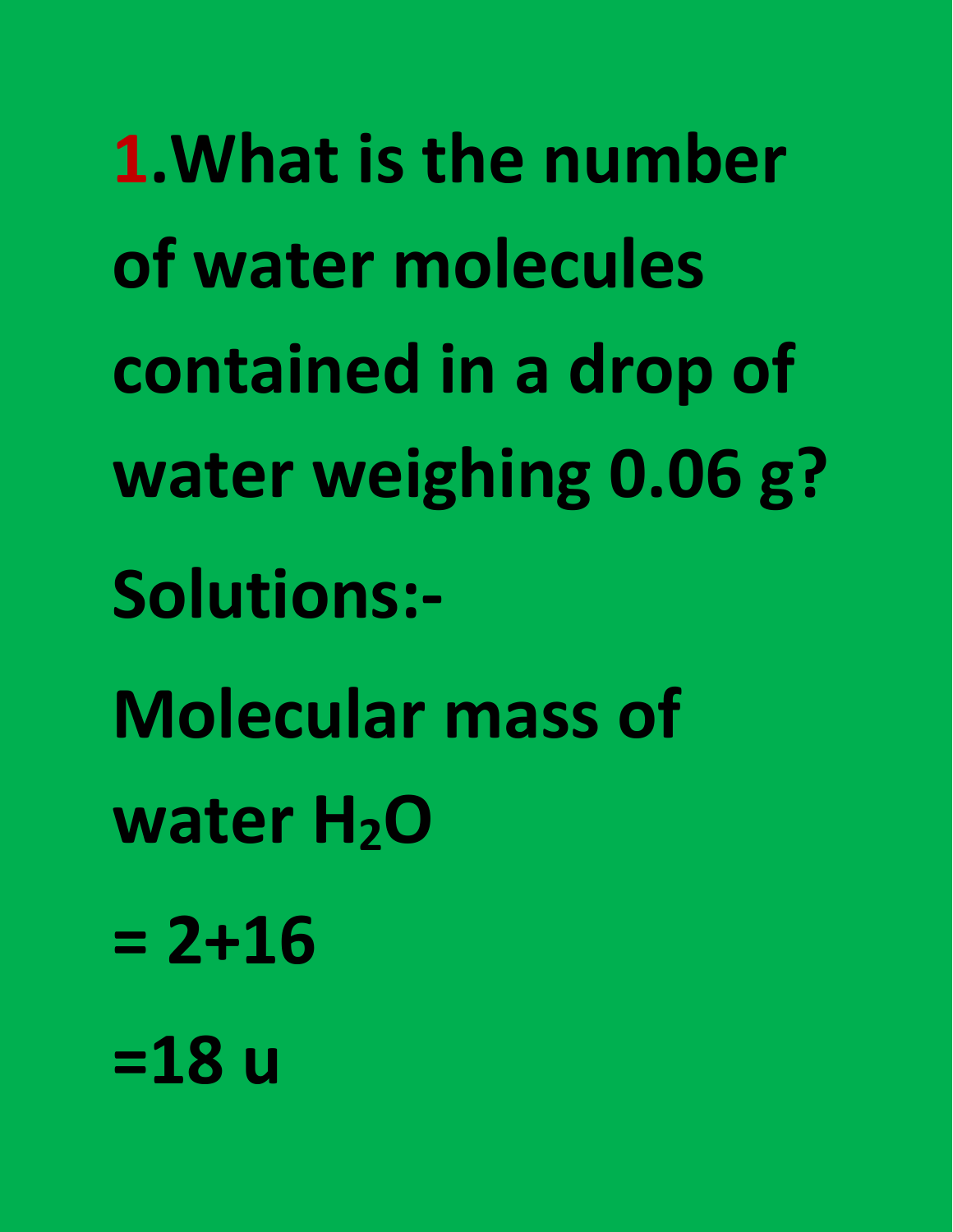**1 mole of water has a mass of 18 grams and it contains 6.022x10 23 molecules of water. 18g water contains =6.022x10 <sup>23</sup> molecules 0.06g water contains= 6.022x10 <sup>23</sup>x0.06/18 = 2.007x10 21molecules**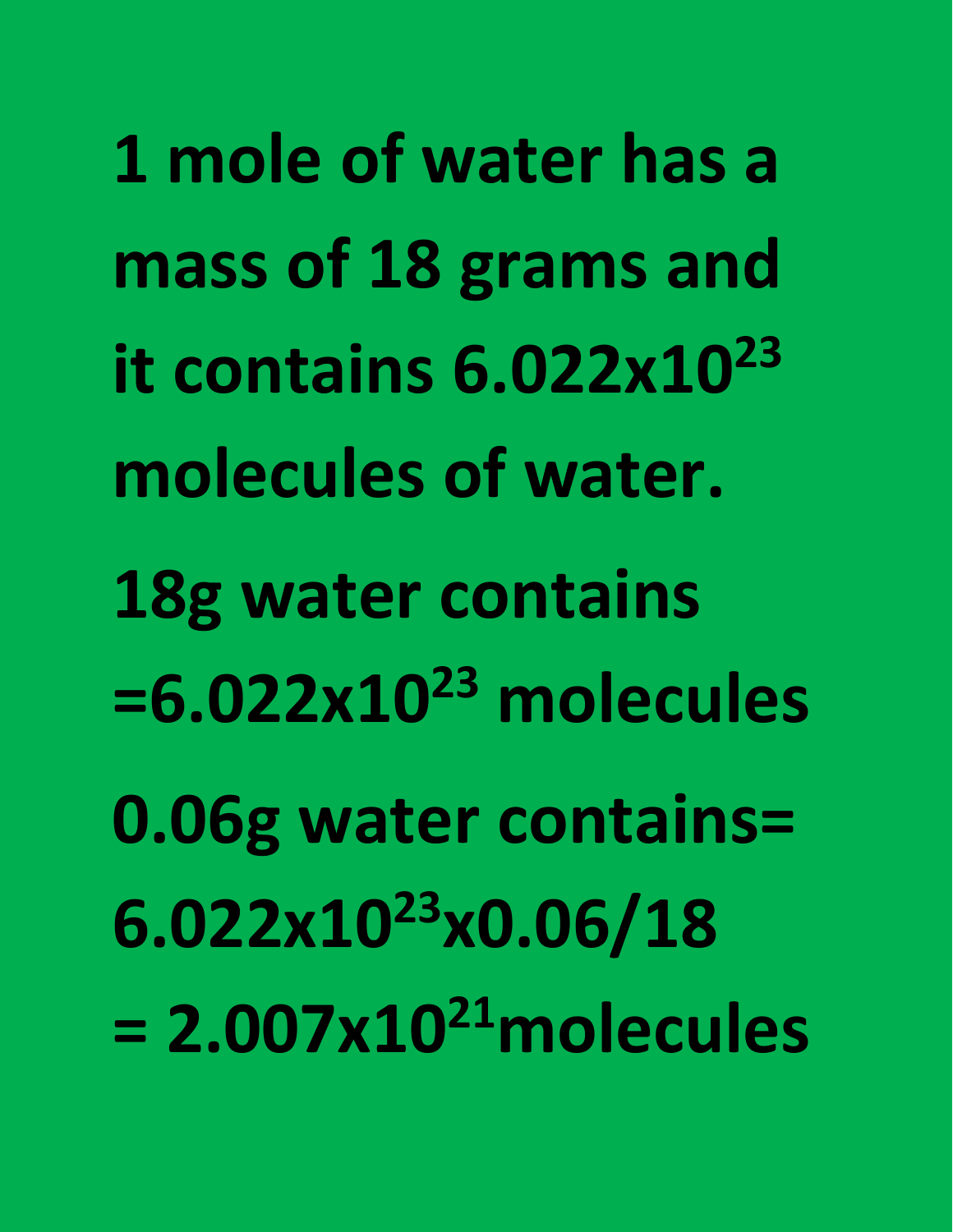**Thus a drop of water weighing contains 2.007x10<sup>21</sup> molecules. 2. calculate the mass of 3.011x10 <sup>24</sup> molecules of nitrogen (N2) Solutions:- 1 mole of N<sup>2</sup> =28 g**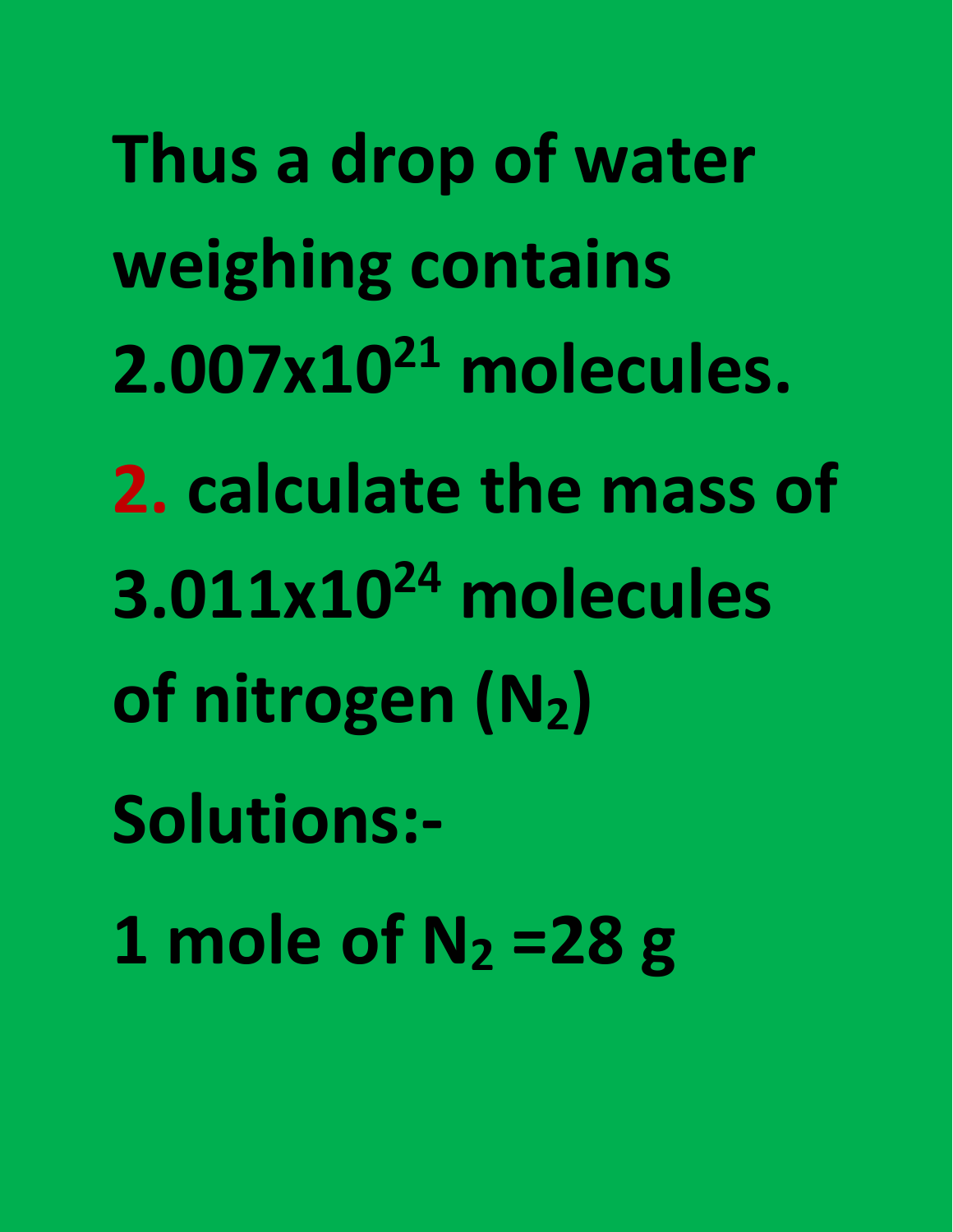**Mass of 6.022x10 23 molecules of nitrogen molecules=28 grams. Mass of 3.011x 10 24 molecules of N<sup>2</sup>**  $= 28x3.011x10^{24}/6.022x10^{23}$ **23 = 28x10/2**

**= 140g**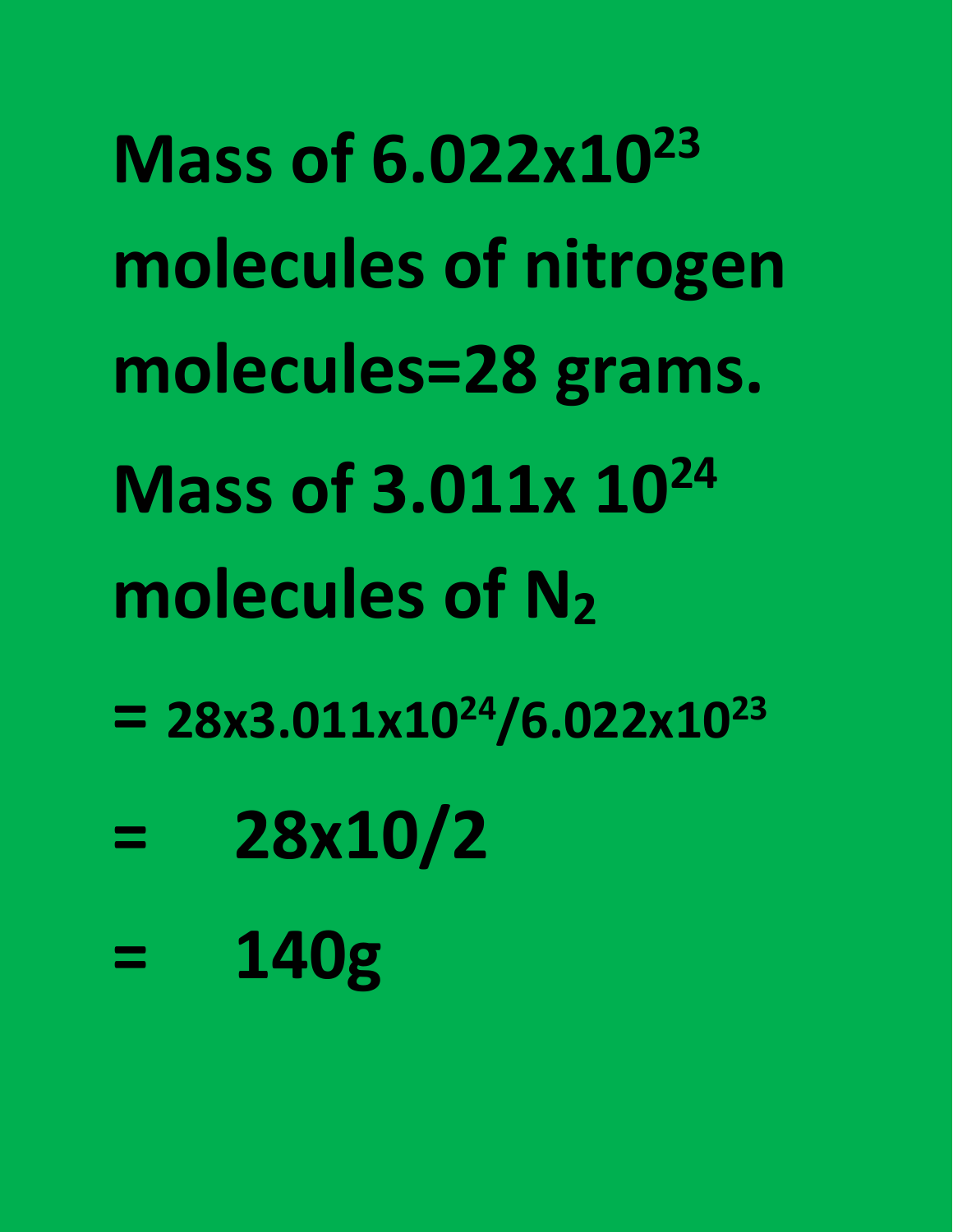**3. calculate the mass of 1 mole of each one of the following:- (a) NACl (b) CaCO<sup>3</sup> (c) FeSO4.7H2O (d) Na2O<sup>2</sup> Solution:- (a) 1 mole of sodium chloride= formula mass of NaCl in grams**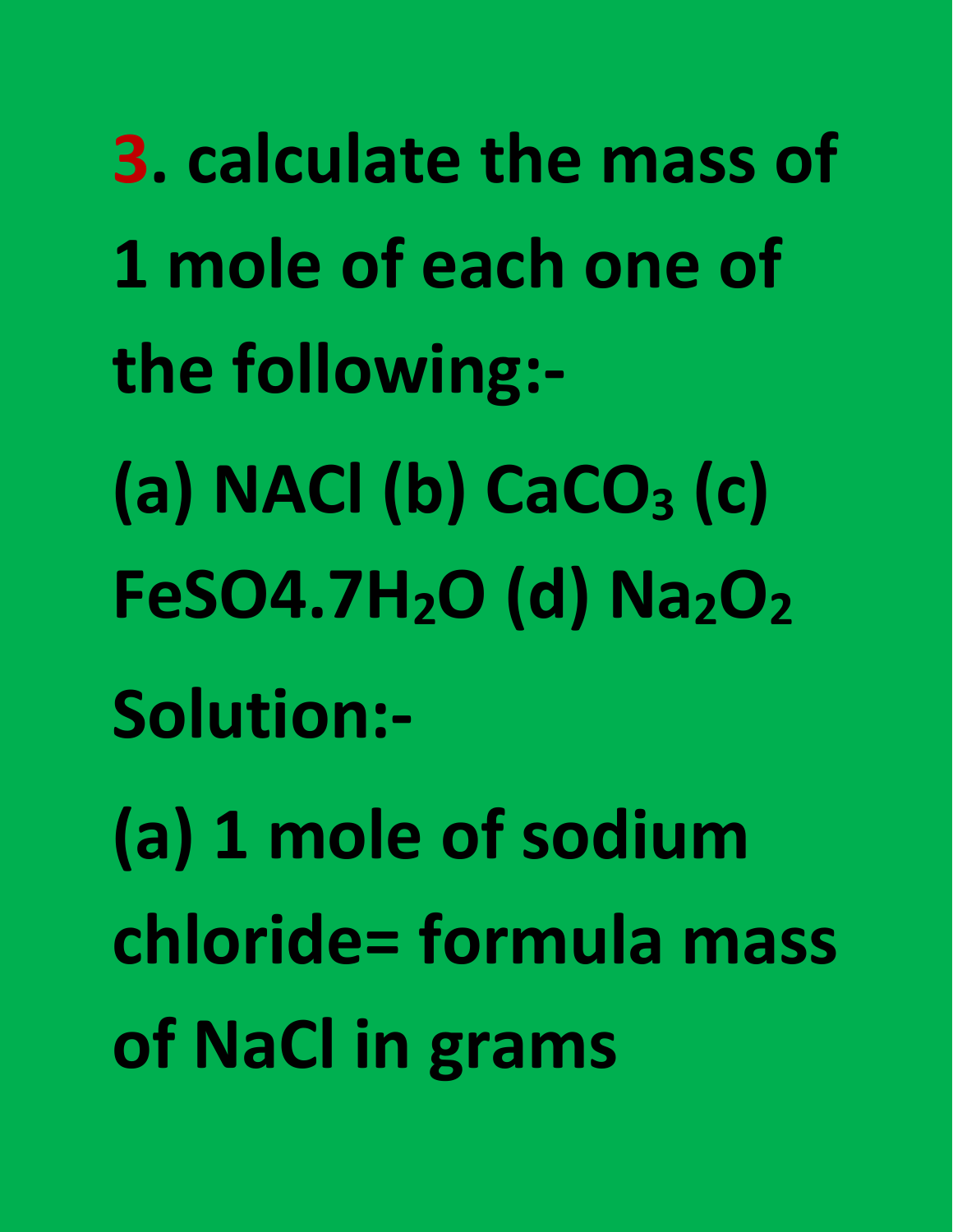**= mass of Na+ mass of Cl Cl Cl Cl Cl =23+35.5 =58.5g (b) 1 mole of calcium carbonate = formula mass of CaCO<sup>3</sup> in grams**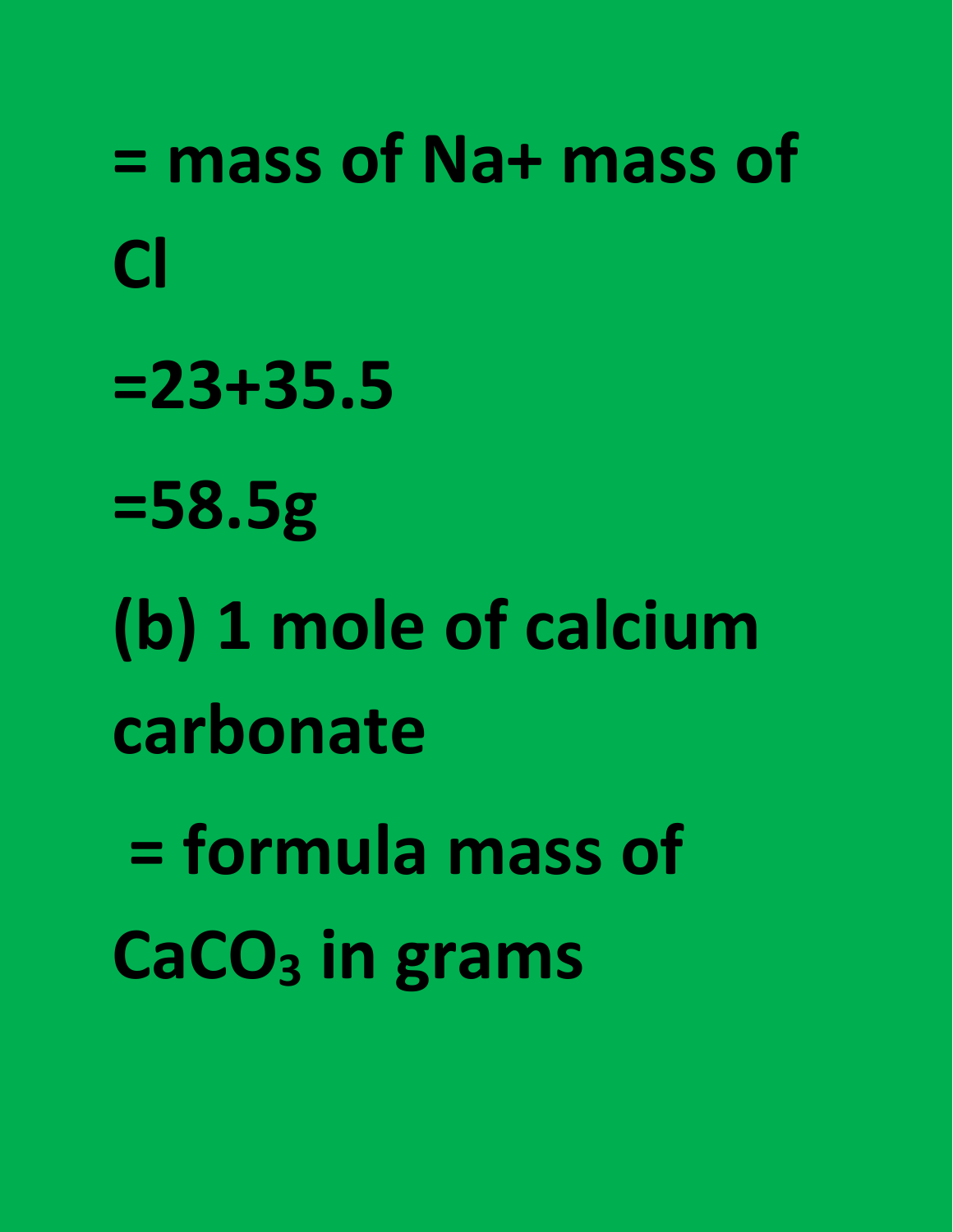**=Mass of Ca +Mass of C +Mass of OX3 =40+12++16X3 =100g (c) 1 mole of FeSO4.7H2O = Formula mass of FeSO4.7H2O in grams.**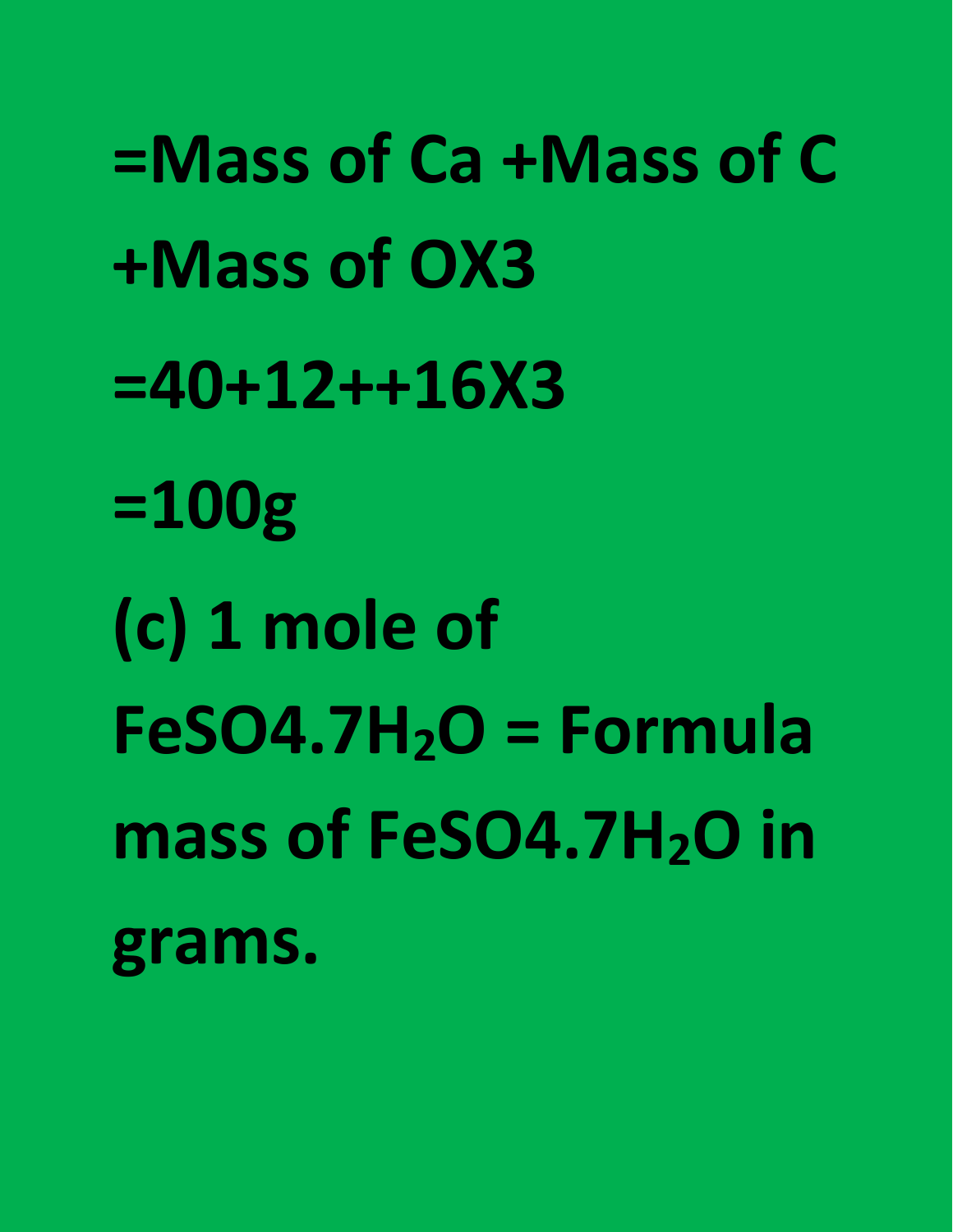**=Mass of Fe+Mass of S+Mass of 0x11+Mass of H x14 =56+32+16X11+1X14 =56+32+176+14 =278g (d) 1 mole of Na2O<sup>2</sup> =Formula mass of**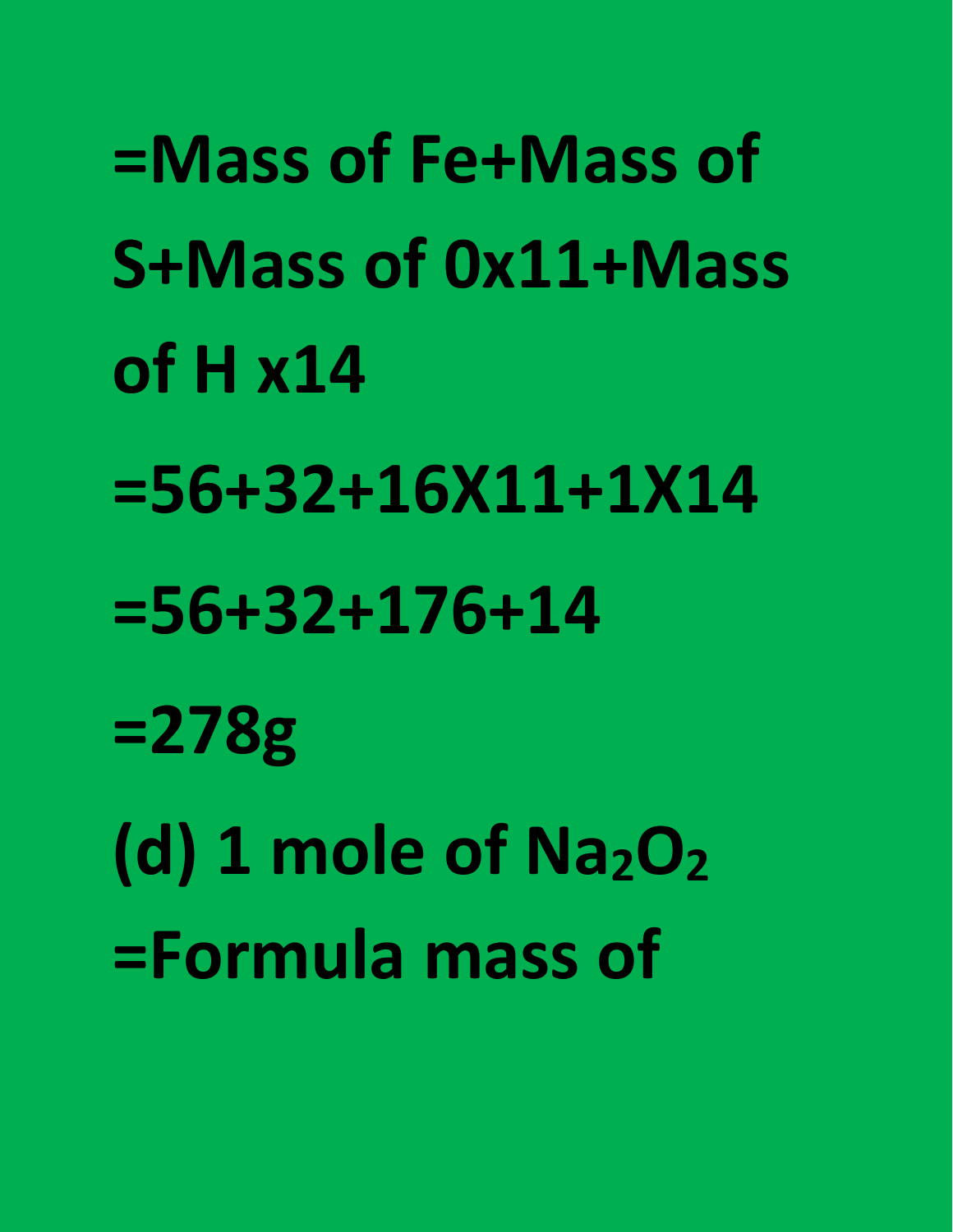**sodium peroxide in grams =Mass in Nax2+Mass of Ox2 =23x2+16x2 =46+32 =78g**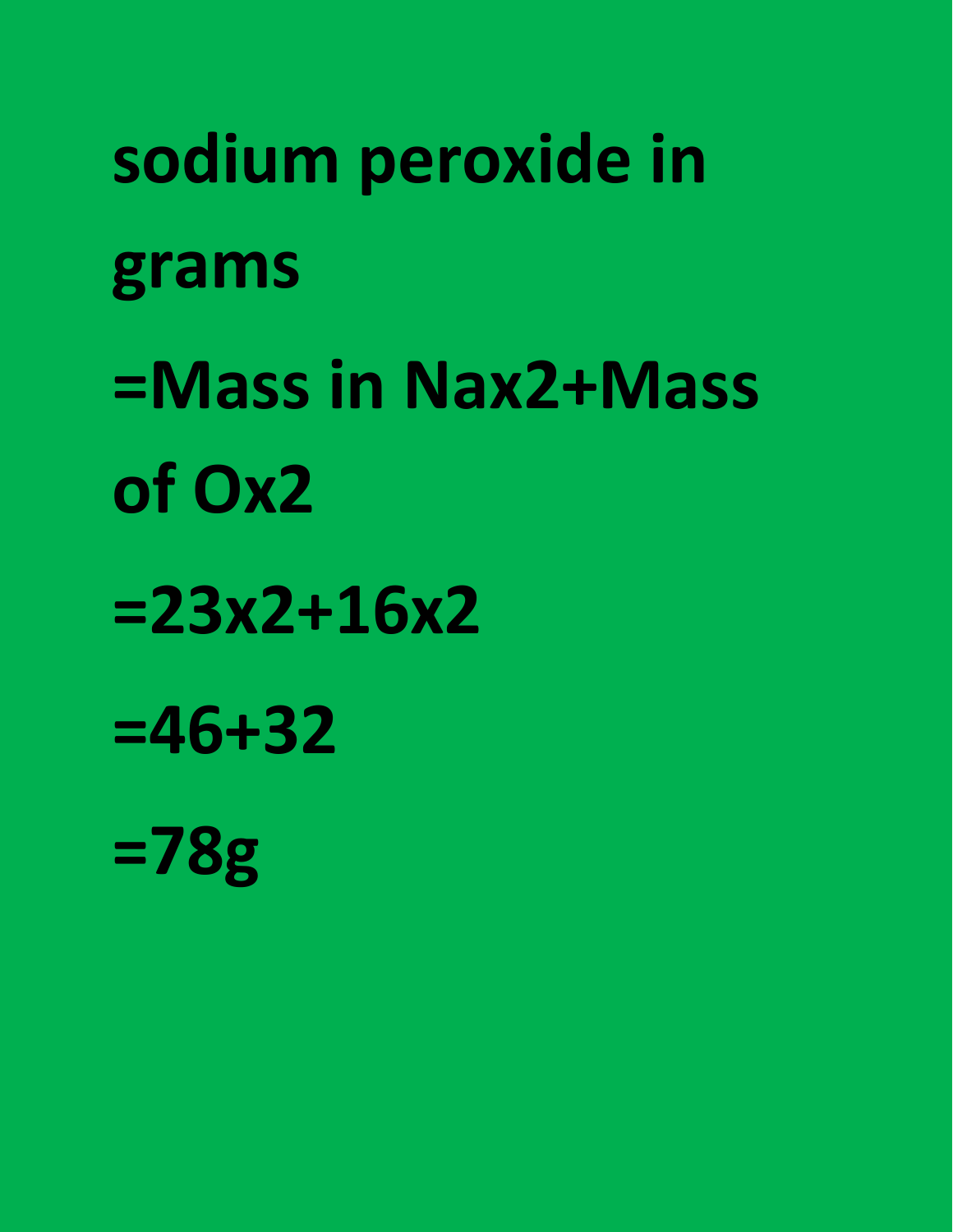**4. Calculate the number of aluminium ions present in 0.051 g of Aluminium Oxide (Al2O3) . 1 Mole of Aluminium oxide =formula mss of Al2O<sup>3</sup> in grams**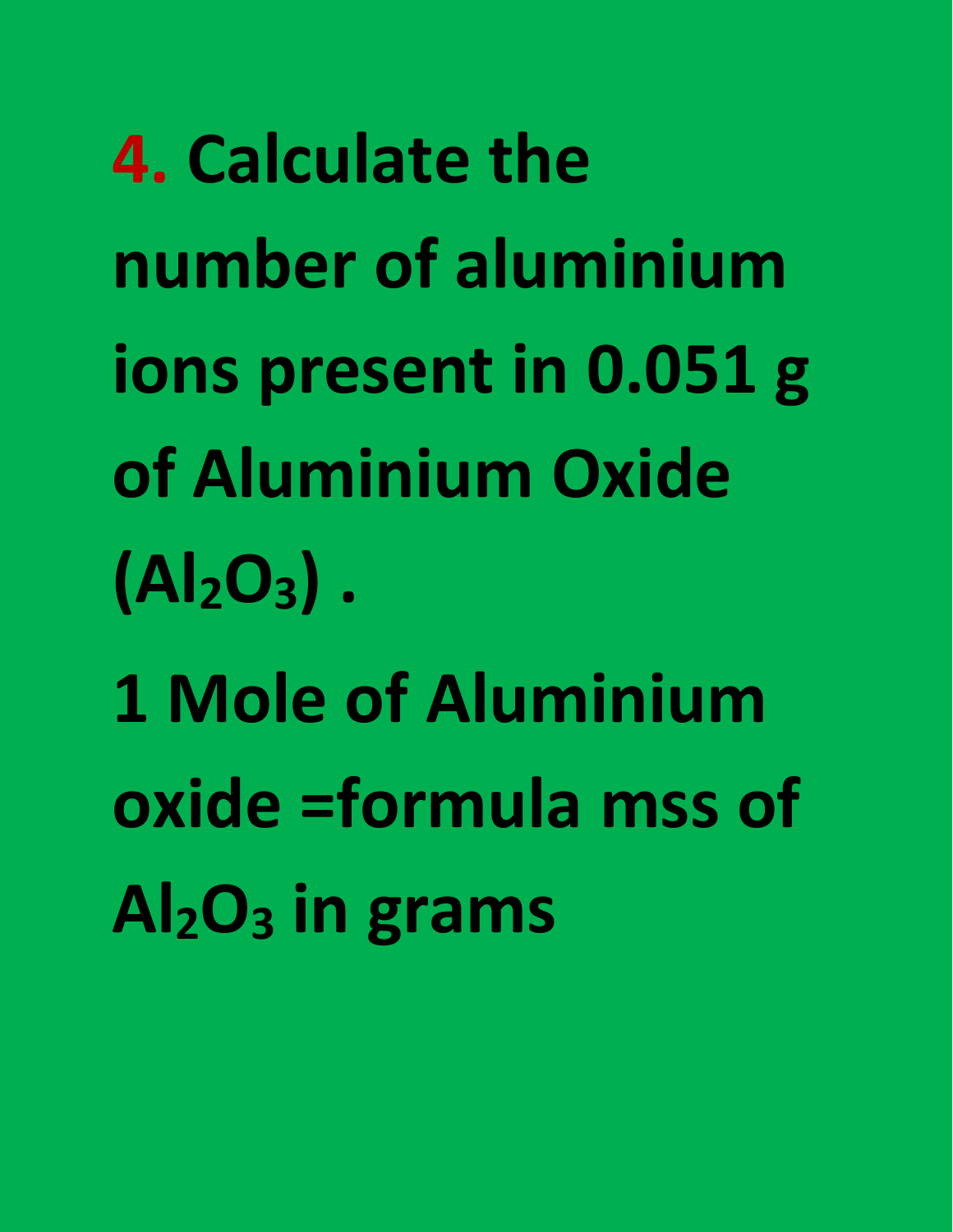**Mass of Alx2+mass of OX3** *COX3* **=27X2+16X3 =54+48 =102g 1 mole of Aluminium Oxide( Al2O<sup>3</sup> )contains 2moles of Al**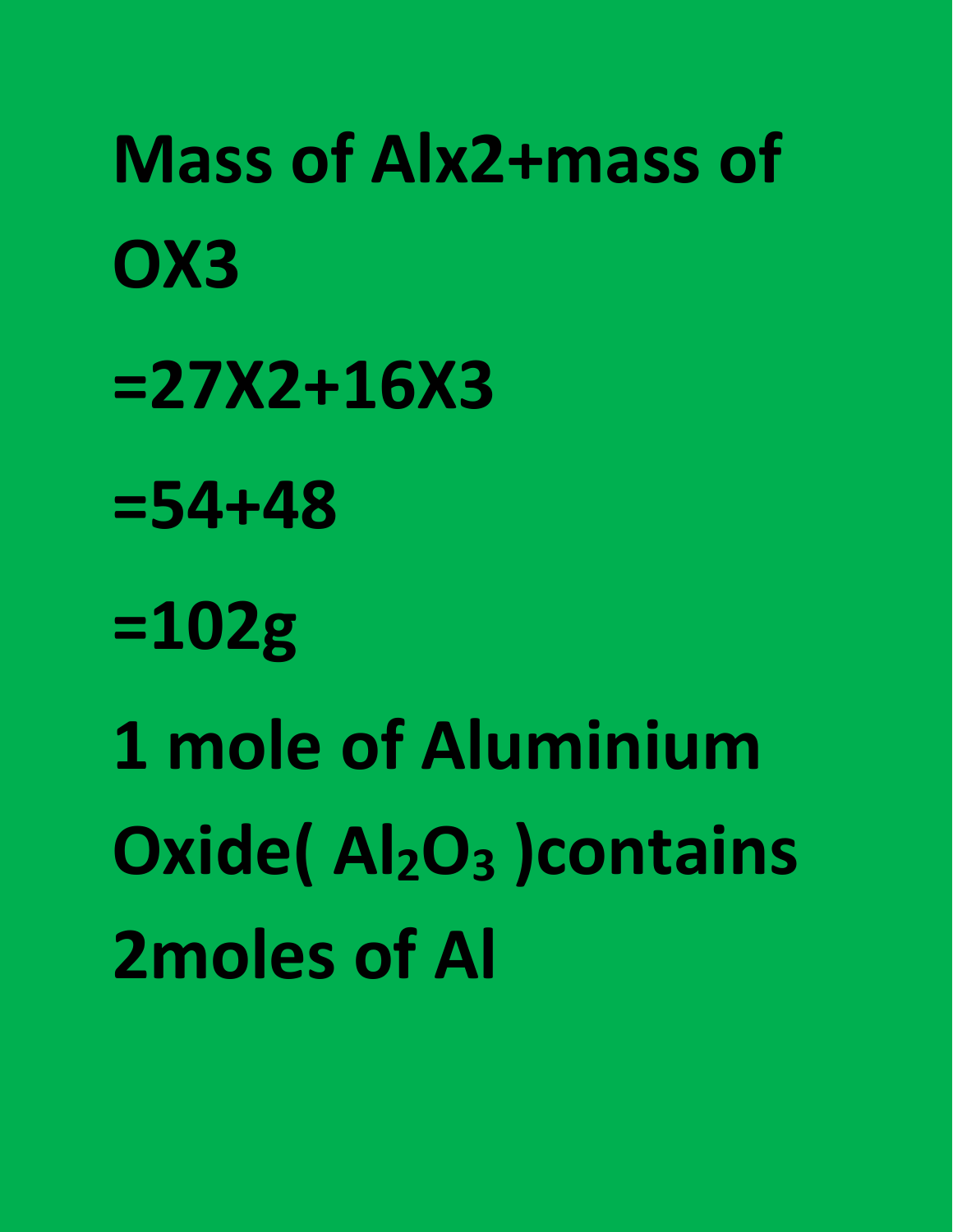**Mass of Al in 1 mole of**  $Al_2O_3$  =Mass of Alx2 **=27x2 =54g 102 g Aluminium Oxide contains =54 g 0.051 g Aluminium oxide contains 54x0.051/102**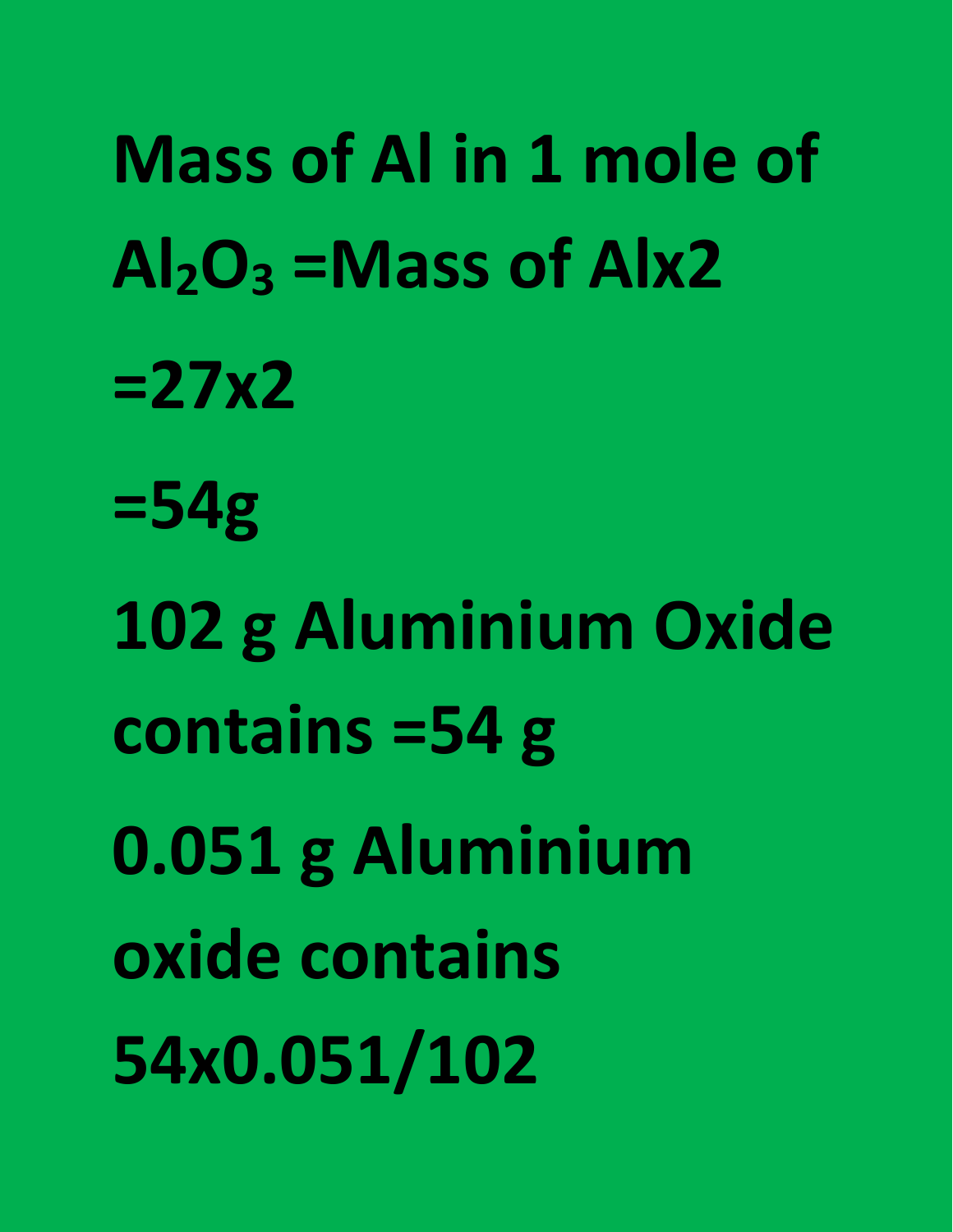**=0.027g Al 27 g of aluminium has ions =6.022x10 23 0.027g of aluminium =6.022x10 <sup>23</sup>x0.027/27 =6.022x10 20**